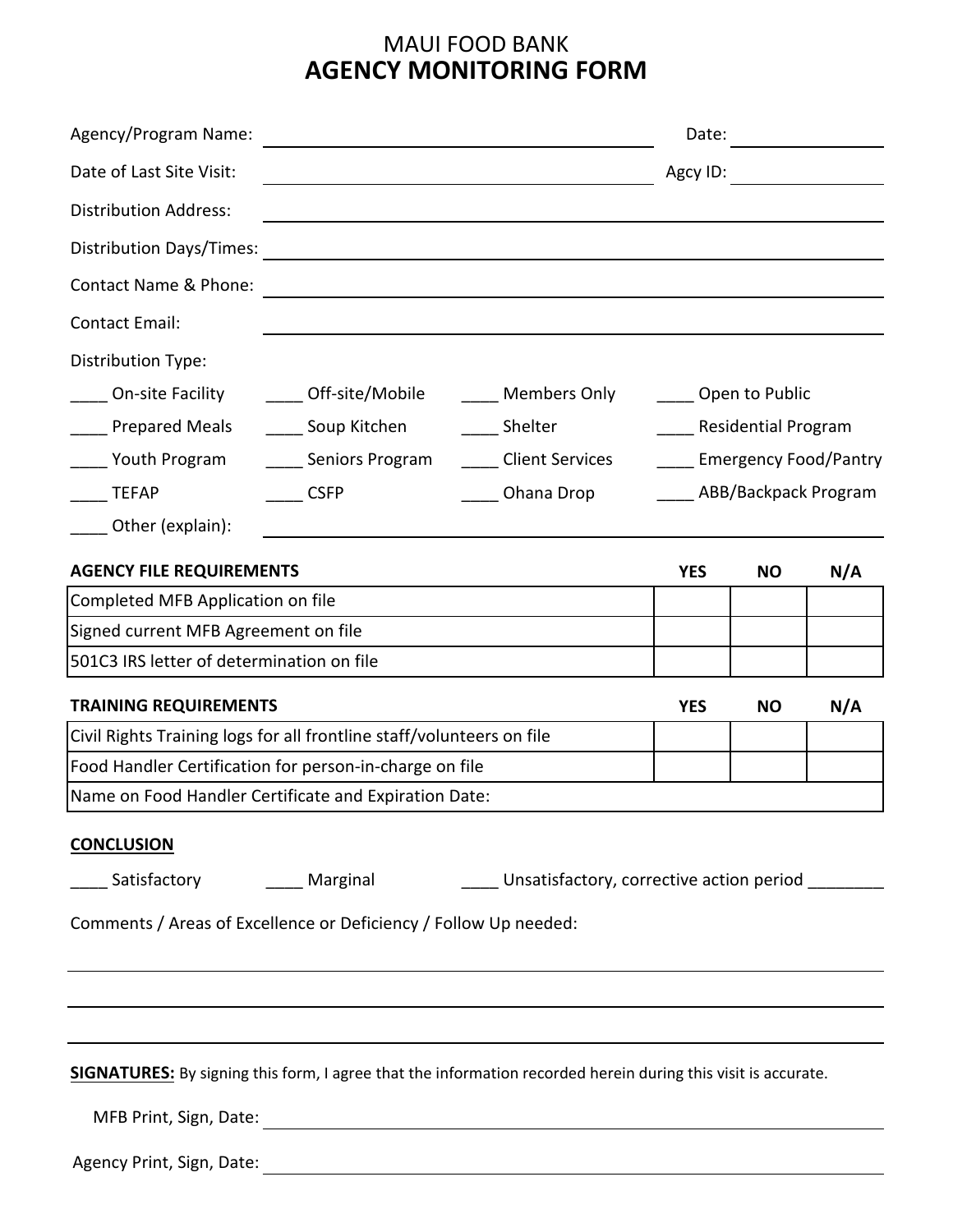| <b>GENERAL</b>                                                              | <b>YES</b> | <b>NO</b> | N/A |
|-----------------------------------------------------------------------------|------------|-----------|-----|
| Civil Rights "And Justice for All" poster on display (attach photo)         |            |           |     |
| Number of people served and/or meals served is recorded                     |            |           |     |
| Agency monthly reports are current                                          |            |           |     |
| Agency payments are current                                                 |            |           |     |
| Receipts for food received from MFB are kept on file for one year           |            |           |     |
| Do volunteers in need of food go through same process as non-volunteers?    |            |           |     |
| Does your agency utilize other food sources? If yes, what are they?         |            |           |     |
| What percent of your agency/program food comes from MFB?                    |            |           |     |
| <b>FOOD SAFETY</b>                                                          | <b>YES</b> | <b>NO</b> | N/A |
| Restroom is accessible, clean and in good repair                            |            |           |     |
| Staff/Volunteers practice good hygiene, handwashing, use of gloves, etc.    |            |           |     |
| Staff/Volunteers stay home when having flu symptoms and/or open wounds      |            |           |     |
| MEAL/KITCHEN: DOH Food Establishment Permit is posted (attach photo)        |            |           |     |
| MEAL/KITCHEN: Date of last DOH inspection (attach photo) :                  |            |           |     |
| <b>DRY STORAGE</b>                                                          | <b>YES</b> | <b>NO</b> | N/A |
| Ceilings, walls, and floors are clean, in good condition and free of debris |            |           |     |
| Food is stored in a secured area (locked or limited access)                 |            |           |     |
| Food is stored in a clean, organized and sanitary condition (attach photo)  |            |           |     |
| Food is at least 6 in. off the floor and away from walls (attach photo)     |            |           |     |
| Toxic/cleaning items are stored separate and far from food items            |            |           |     |
| Inventory is rotated using the first in, first out (FIFO) method            |            |           |     |
| Adequate numbers of garbage containers are provided & have plastic liners   |            |           |     |
| Dry storage area is well ventilated                                         |            |           |     |
| Dry storage has thermometers & temperatures are logged regularly            |            |           |     |
| <b>COLD STORAGE</b>                                                         | <b>YES</b> | <b>NO</b> | N/A |
| Freezers/Refrigerators are kept clean (attach photo)                        |            |           |     |
| Adequate space is available for air circulation                             |            |           |     |
| Incoming frozen/cold food is put into freezer/refrigerator promptly         |            |           |     |
| Inventory is rotated using the first in, first out (FIFO) method            |            |           |     |
| Freezer/Refrigerator units each contain a thermometer (attach photo)        |            |           |     |
| Freezer/Refrigerator temperatures are logged regularly (attach photo)       |            |           |     |
| <b>PEST CONTROL</b>                                                         |            | <b>NO</b> | N/A |
| All incoming food is inspected for insects upon arrival                     | <b>YES</b> |           |     |
| Facility is regularly inspected for signs of rodents/pests                  |            |           |     |
| Exterminators are contacted when there is evidence of infestation           |            |           |     |